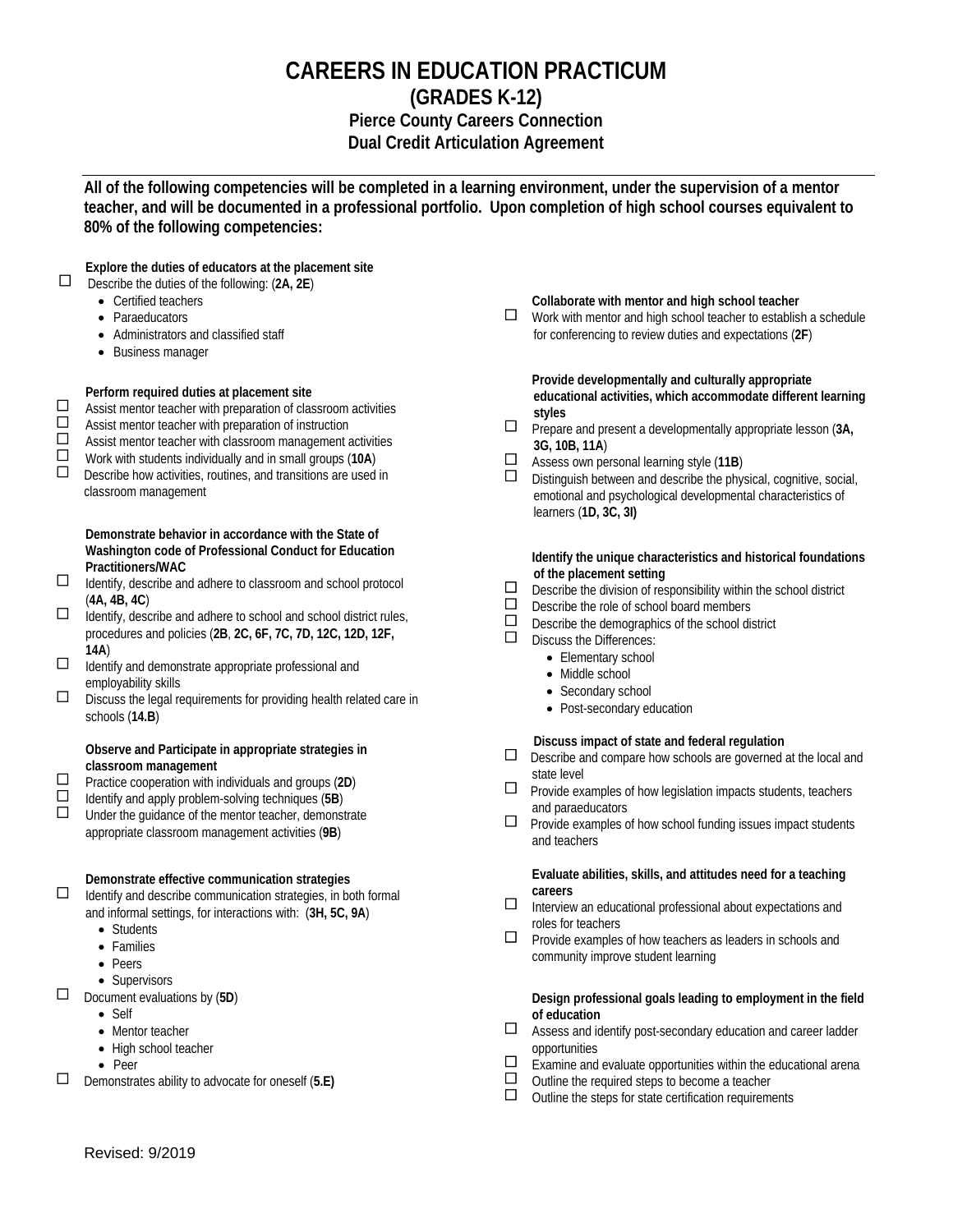#### **Vocabulary**

- $\Box$  Define the following terms and acronyms:
	- AFT
	- Alternative assessment
	- At risk
	- Behaviorism
	- Benchmark
	- Coaching
	- Cognitive science
	- Cognitively guided instruction
	- Collaborative learning or cooperative learning
	- Criterion-referenced assessment
	- Critical thinking
	- Curriculum
	- Distance learning
	- ERIC
	- Exhibition of mastery
	- Facilitator
	- Heterogeneous grouping
	- Higher-order thinking skills
	- Holistic scoring
	- Inquiry
	- IES
	- Interdisciplinary curriculum
	- Internet
	- Manipulative
	- NAEYC
	- NEA
	- New math
	- Norm-referenced assessment
	- Open-ended question
	- Open-ended task
	- Open-response task
	- Outcome-based education
	- Performance assessment
	- Performance criteria
	- Performance task
	- Portfolio assessment
	- Problem solving
	- PTA
	- PTO
	- Reliability
	- Rubrics
	- Scaffolding
	- Scientific knowledge
	- Standardized tests
	- Standards
	- Student assistance program
	- Systemic reform
	- Teaching for understanding
	- Technology
	- Validity

 **Understanding the value of providing instructional and other direct services to all children and youth with disabilities**

- $\Box$  Identify the purpose of SE programs and education for students with disabilities (**1.A**)
- $\Box$  Introduce the human and legal rights and responsibilities of parents and students (**1.B**)
- $\square$  Discuss historical perspective of students with disabilities.

### Revised: 9/2019

Including IDEA, 504, ADA; Value and benefit to schools, staff, students and general community; modeling an integrated community (**1.C**)

#### **Knowledge of (a) patterns of human development and milestones typically achieved at different ages, and (b) risk factors that may prohibit or impede typical development**

- $\Box$  Identify the development continuum birth to 21 years in the following areas: (**3.A**)
	- Communication
	- Self-help
	- Physical development
	- Social/emotional and cognitive development
- $\square$  Describe disabilities in relation to eligibility for special education or related services (**3.D**)
- $\square$  Describe disabilities, including health factors, which may require accommodation but do not require special education or related services (**3.E**)
- Discuss transitions for students and families (**3.J**)

#### **Ability to communicate with colleagues, follow instructions, and use problem solving and other skills that will enable the paraeducator to work as an effective member of the instructional team**

- $\square$  Demonstrates methods that increase understanding, such as paraphrasing and clarifying (**5.A**)
- $\square$  Uses techniques/strategies for problem solving and mediation (**5.B**)
- Identifies learning and communication styles (**5.C**)

#### **Ability to provide positive behavioral support and management**

- $\Box$  Introduce and Discuss the promotion of the development of social skills (**6.A**)
- Introduce and Discuss the prevention and intervention skills (**6.B**)
- Describe the use of crisis intervention and restraint techniques (**6.D**)
- Describe how disabilities can impact behavior (**6.E**)
	- Discuss the use of data collection and observation techniques (**6.G**)

#### **Knowledge of the legal issues related to the education of children and youth with disabilities and their families**

- Discuss the intent of IDEA, including: (**7.A**)
	- Historical perspective
	- Impact of legal decisions
	- Value of legislation
- Describe: (**7.B**)
	- IDEA, parts B and C
	- 504
	- ADA
	- LRE
	- IEP

#### **Awareness of diversity among children, youth, families, and colleagues with whom they work**

- $\Box$  Identify cultural biases and personal differences that affect working with students, families, and other team members (**8.A**)
- Describe how diversity enhances opportunities for learning (**8.B**)

### **Knowledge and application of the elements of effective instruction to assist teaching and learning as developed by the certified/licensed staff in a variety of settings**

Practice data collection and observation techniques (**9.C**)